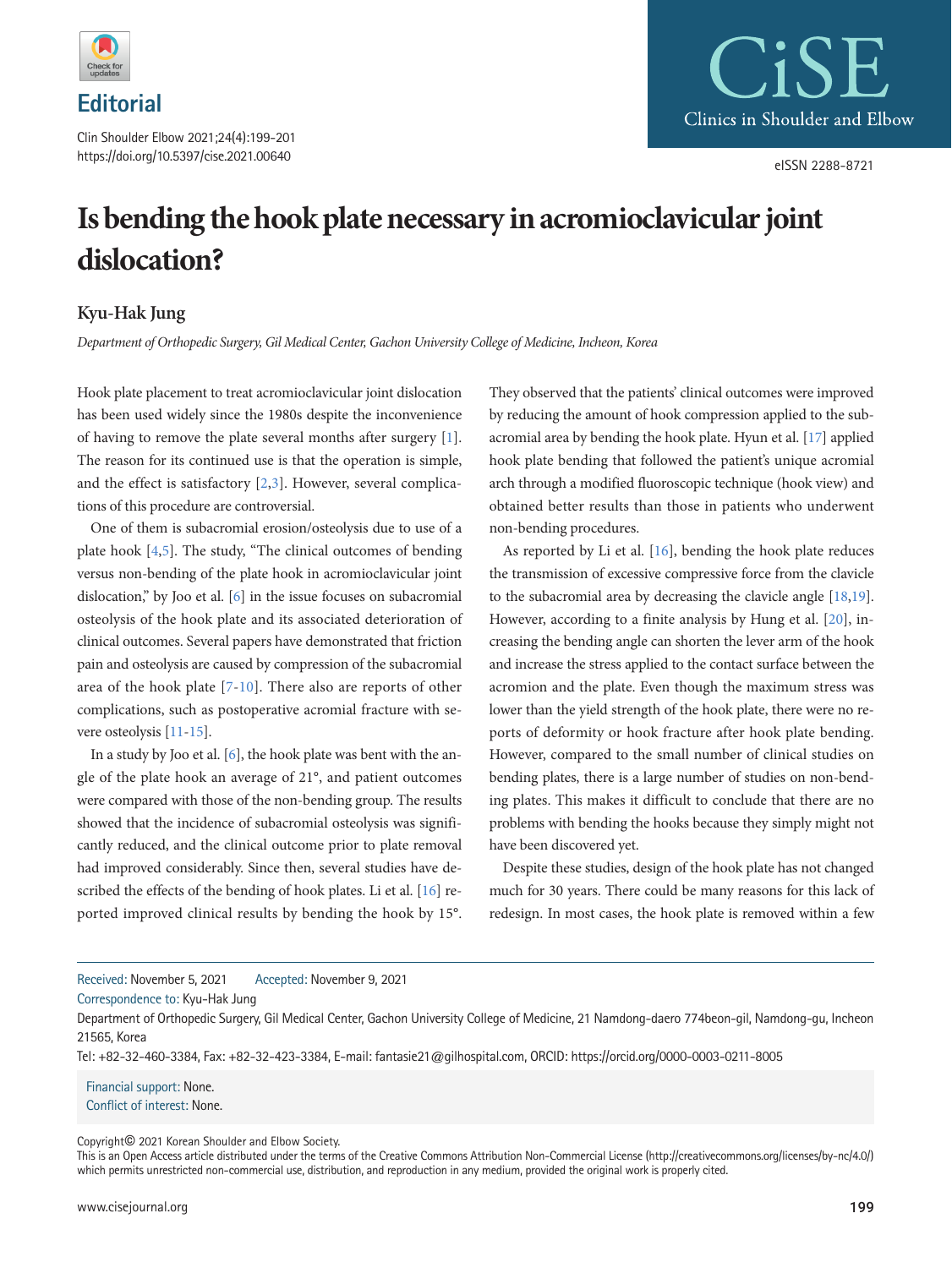months, and the induced complications do not worsen after removal, and the clinical results improve in most cases [\[21](#page-2-1)[,22\]](#page-2-2). Many studies recommend early removal of the hook plate to prevent complications and aggravation of clinical outcomes [\[8,](#page-1-14)[19\]](#page-1-9). In a study of Joo et al. [\[6\]](#page-1-15), there was a significant difference in osteolysis between the bending and non-bending groups. However, the difference in clinical results was resolved after metal removal. Even if there are only minor complications caused by a non-bending hook plate, it is important not to induce a severe complication by proceeding with early removal [\[15](#page-1-10)[,23\]](#page-2-3). In the study of Oh et al. [\[24\]](#page-2-4), 38% of subacromial erosion cases were confirmed in the group where the hook plate was removed at 5.31 months, but 67% of the group who had the hook plate removed at 9.65 months demonstrated the same type of erosion.

Because a randomized controlled trial or meta-analysis has not been published, a conclusion cannot be made about this issue. The hook plate bending technique is thought to be worth considering in surgeries that use a hook plate. Hook plates can be bent at an appropriate angle to match the patient's unique anatomy or shaped according to the patient's specific acromial curve. The results of additional future studies are needed to determine the best method.

## **ORCID**

Kyu-Hak Jung https://orcid.org/0000-0003-0211-8005

## **REFERENCES**

- <span id="page-1-0"></span>1. [Henkel T, Oetiker R, Hackenbruch W. Die treatment of fresh](https://www.ncbi.nlm.nih.gov/pubmed/9340131)  [Tossy III acromioclavicular joint dislocation by ligament suture](https://www.ncbi.nlm.nih.gov/pubmed/9340131)  [and temporary fixation with the clavicular hooked plate. Swiss](https://www.ncbi.nlm.nih.gov/pubmed/9340131)  [Surg 1997;3:160-6.](https://www.ncbi.nlm.nih.gov/pubmed/9340131)
- <span id="page-1-1"></span>2. [Chen CH, Dong QR, Zhou RK, Zhen HQ, Jiao YJ. Effects of](https://www.ncbi.nlm.nih.gov/pubmed/25356110)  [hook plate on shoulder function after treatment of acromiocla](https://www.ncbi.nlm.nih.gov/pubmed/25356110)[vicular joint dislocation. Int J Clin Exp Med 2014;7:2564-70.](https://www.ncbi.nlm.nih.gov/pubmed/25356110)
- <span id="page-1-2"></span>3. [Steinbacher G, Sallent A, Seijas R, Boffa JM, Espinosa W, Cugat](https://doi.org/10.1177/230949901402200312)  [R. Clavicular hook plate for grade-III acromioclavicular dislo](https://doi.org/10.1177/230949901402200312)[cation. J Orthop Surg \(Hong Kong\) 2014;22:329-32.](https://doi.org/10.1177/230949901402200312)
- <span id="page-1-3"></span>[4. Kim YS, Yoo YS, Jang SW, Nair AV, Jin H, Song HS. In vivo](https://www.ncbi.nlm.nih.gov/pubmed/25618464)  [analysis of acromioclavicular joint motion after hook plate fixa](https://www.ncbi.nlm.nih.gov/pubmed/25618464)[tion using three-dimensional computed tomography. J Shoul](https://www.ncbi.nlm.nih.gov/pubmed/25618464)[der Elbow Surg 2015;24:1106-11.](https://www.ncbi.nlm.nih.gov/pubmed/25618464)
- <span id="page-1-4"></span>[5. Sim E, Schwarz N, Höcker K, Berzlanovich A. Repair of com](https://doi.org/10.1097/00003086-199505000-00017)[plete acromioclavicular separations using the acromioclavicu](https://doi.org/10.1097/00003086-199505000-00017)[lar-hook plate. Clin Orthop Relat Res 1995;\(314\):134-42.](https://doi.org/10.1097/00003086-199505000-00017)
- <span id="page-1-15"></span><span id="page-1-5"></span>6. [Joo MS, Kwon HY, Kim JW. Clinical outcomes of bending ver-](https://doi.org/10.5397/cise.2021.00423)

[sus non-bending of the plate hook in acromioclavicular joint](https://doi.org/10.5397/cise.2021.00423)  [dislocation. Clin Shoulder Elbow 2021;24:202-8.](https://doi.org/10.5397/cise.2021.00423) 

- <span id="page-1-6"></span>[7. Eskola A, Vainionpää S, Pätiälä H, Rokkanen P. Outcome of op](https://www.ncbi.nlm.nih.gov/pubmed/3674727)[erative treatment in fresh lateral clavicular fracture. Ann Chir](https://www.ncbi.nlm.nih.gov/pubmed/3674727)  [Gynaecol 1987;76:167-9](https://www.ncbi.nlm.nih.gov/pubmed/3674727).
- <span id="page-1-14"></span>[8. Faraj AA, Ketzer B. The use of a hook-plate in the management](https://www.ncbi.nlm.nih.gov/pubmed/11822073)  [of acromioclavicular injuries: report of ten cases. Acta Orthop](https://www.ncbi.nlm.nih.gov/pubmed/11822073)  [Belg 2001;67:448-51](https://www.ncbi.nlm.nih.gov/pubmed/11822073).
- 9. [Charity RM, Haidar SG, Ghosh S, Tillu AB. Fixation failure of](https://doi.org/10.1177/230949900601400320)  [the clavicular hook plate: a report of three cases. J Orthop Surg](https://doi.org/10.1177/230949900601400320)  [\(Hong Kong\) 2006;14:333-5.](https://doi.org/10.1177/230949900601400320)
- <span id="page-1-7"></span>1[0. Salem KH, Schmelz A. Treatment of Tossy III acromioclavicular](https://doi.org/10.1097/bot.0b013e3181971b38)  [joint injuries using hook plates and ligament suture. J Orthop](https://doi.org/10.1097/bot.0b013e3181971b38)  [Trauma 2009;23:565-9.](https://doi.org/10.1097/bot.0b013e3181971b38)
- <span id="page-1-8"></span>1[1. Kashii M, Inui H, Yamamoto K. Surgical treatment of distal](https://doi.org/10.1097/01.blo.0000203469.66055.6a)  [clavicle fractures using the clavicular hook plate. Clin Orthop](https://doi.org/10.1097/01.blo.0000203469.66055.6a)  [Relat Res 2006;447:158-64.](https://doi.org/10.1097/01.blo.0000203469.66055.6a)
- 12. [Koh KH, Shin DJ, Hwang SM. Crossbar technique for the failed](https://doi.org/10.5397/cise.2019.22.3.149)  [clavicular hook plate fixation in an acute acromioclavicular](https://doi.org/10.5397/cise.2019.22.3.149)  [joint dislocation: salvage for acromial fracture after clavicular](https://doi.org/10.5397/cise.2019.22.3.149)  [hook plate. Clin Shoulder Elb 2019;22:149-53.](https://doi.org/10.5397/cise.2019.22.3.149)
- 13. [Chiang CL, Yang SW, Tsai MY, Kuen-Huang Chen C. Acromion](https://doi.org/10.1016/j.jse.2009.12.005)  [osteolysis and fracture after hook plate fixation for acromiocla](https://doi.org/10.1016/j.jse.2009.12.005)[vicular joint dislocation: a case report. J Shoulder Elbow Surg](https://doi.org/10.1016/j.jse.2009.12.005)  [2010;19:e13-5.](https://doi.org/10.1016/j.jse.2009.12.005)
- <span id="page-1-10"></span>14. Hoffler CE, Ka[ras SG. Transacromial erosion of a locked sub](https://doi.org/10.1016/j.jse.2009.10.019)[acromial hook plate: case report and review of literature. J](https://doi.org/10.1016/j.jse.2009.10.019)  [Shoulder Elbow Surg 2010;19:e12-5.](https://doi.org/10.1016/j.jse.2009.10.019)
- <span id="page-1-9"></span>15. Kienast [B, Thietje R, Queitsch C, Gille J, Schulz AP, Meiners J.](https://doi.org/10.1186/2047-783x-16-2-52)  [Mid-term results after operative treatment of rockwood grade](https://doi.org/10.1186/2047-783x-16-2-52)  [III-V acromioclavicular joint dislocations with an AC-hook](https://doi.org/10.1186/2047-783x-16-2-52)[plate. Eur J Med Res 2011;16:52-6.](https://doi.org/10.1186/2047-783x-16-2-52)
- 16. [Li G, Liu T, Shao X, et al. Fifteen-degree clavicular hook plate](https://doi.org/10.1177/0300060518786910)  [achieves better clinical outcomes in the treatment of acromio](https://doi.org/10.1177/0300060518786910)[clavicular joint dislocation. J Int Med Res 2018;46:4547-59.](https://doi.org/10.1177/0300060518786910)
- <span id="page-1-11"></span>1[7. Hyun YS, Kim GL, Choi SM, Shin WJ, Seo DY. A novel fluoro](https://doi.org/10.5397/cise.2016.19.1.25)[scopic view for positioning the AO clavicle hook plate decreases](https://doi.org/10.5397/cise.2016.19.1.25)  [its associated in situ complications. Clin Shoulder Elbow 2016;](https://doi.org/10.5397/cise.2016.19.1.25) [19:25-32](https://doi.org/10.5397/cise.2016.19.1.25).
- <span id="page-1-12"></span>1[8. Domos P, Sim F, Dunne M, White A. Current practice in the](https://doi.org/10.1177/2309499017717868)  [management of Rockwood type III acromioclavicular joint dis](https://doi.org/10.1177/2309499017717868)[locations-National survey. J Orthop Surg \(Hong Kong\) 2017;](https://doi.org/10.1177/2309499017717868) [25:2309499017717868](https://doi.org/10.1177/2309499017717868).
- <span id="page-1-13"></span>1[9. Mah JM; Canadian Orthopaedic Trauma Society \(COTS\). Gen](https://doi.org/10.1097/bot.0000000000000881)[eral health status after nonoperative versus operative treatment](https://doi.org/10.1097/bot.0000000000000881)  [for acute, complete acromioclavicular joint dislocation: results](https://doi.org/10.1097/bot.0000000000000881)  [of a multicenter randomized clinical trial.](https://doi.org/10.1097/bot.0000000000000881) J Orthop Trauma